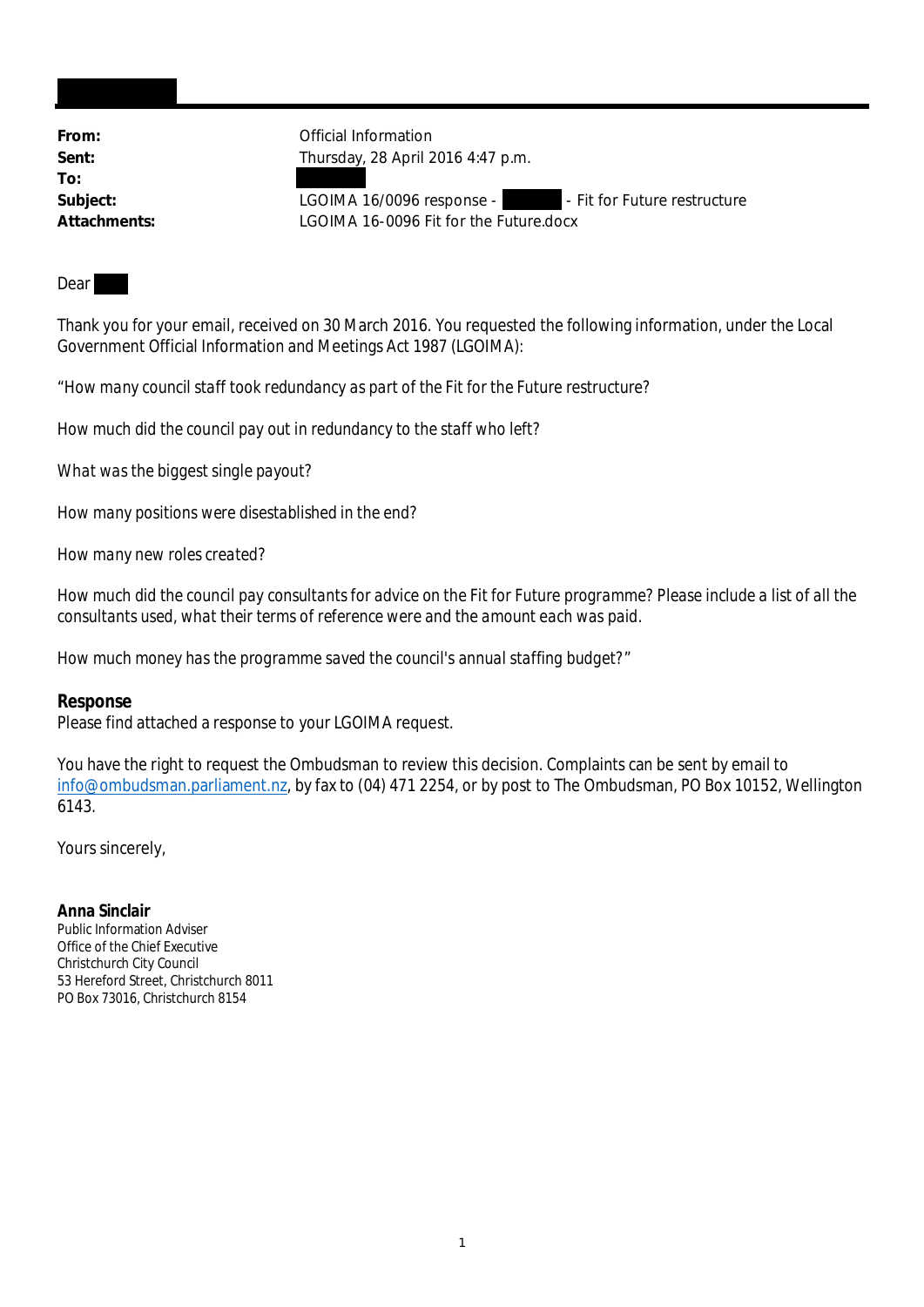**LGOIMA response 16/0096: Fit for Future restructure**

**General comment from Chief Executive Karleen Edwards in response to** *Fit for the Future* **questions from The Press:**

"The *Fit for the Future* process was about creating a more community-focused Council, better-placed to meet the needs of the rebuild. It was never intended to be about cost-savings; the financial implications were not a consideration when making final decisions. Creating efficiencies and looking for cost-savings is, of course, a key goal for the Council and a different process, referred to as *Great for Christchurch,* has been very successful in addressing these targets.

"However, it was acknowledged from the outset of *Fit for the Future,* that any process aimed at streamlining the structure of an organisation may well result in some reductions to staff numbers and costs. This was ultimately one of the outcomes, with 20 staff members who could not be redeployed taking redundancy at a total cost to the Council of \$1.03 million. This cost is more than offset by annual savings set out in this year's draft Annual Plan of \$3 million.

"I am confident that the changes implemented early this year have contributed to an improvement in our community focus and our ability to be agile and proactive. We will continue looking at our ways of working as the changes are bedded-in to ensure our new structure is ultimately successful."

**Specific answers to** *Fit for the Future* **questions from The Press:**

## *How many council staff took redundancy as part of the Fit for the Future restructure?*

The aim of the *Fit for the Future* process was to make it easier for the community to work with the Council by streamlining the structure, empowering staff to make decisions and making the organisation more agile and proactive. It was never the aim to reduce costs or staff numbers; the Council is working on another project, *Great for Christchurch*, which looks for efficiencies and costsaving opportunities. However - as acknowledged on the release of the decision - the streamlining of the structure through *Fit for the Future* did result in a number of staff leaving the organisation, with 20 people taking redundancy.

*How much did the council pay out in redundancy to the staff who left?* The total cost of redundancies for the 20 people who could not be redeployed to new roles was \$1,034,338.

## *What was the biggest single payout?*

We have decided to withhold this information under section 7(2)(a) of the LGOIMA - to protect the privacy of natural persons.

In the Council's view the reasons for withholding the above details are not outweighed by public interest considerations in section 7(1) favouring their release.

*How many positions were disestablished in the end? How many new roles created?* The final reorganisation resulted in the disestablishment of 180 roles (including positions that were vacant at that time) and the creation of 134.

*How much did the council pay consultants for advice on the Fit for the Future programme? Please include a list of all the consultants used, what their terms of reference were and the amount each was paid.*

The Council is careful in the use of external consultants, only contracting them when specific expertise is required. In the case of the *Fit for the Future* process, PwC was contracted at a cost of